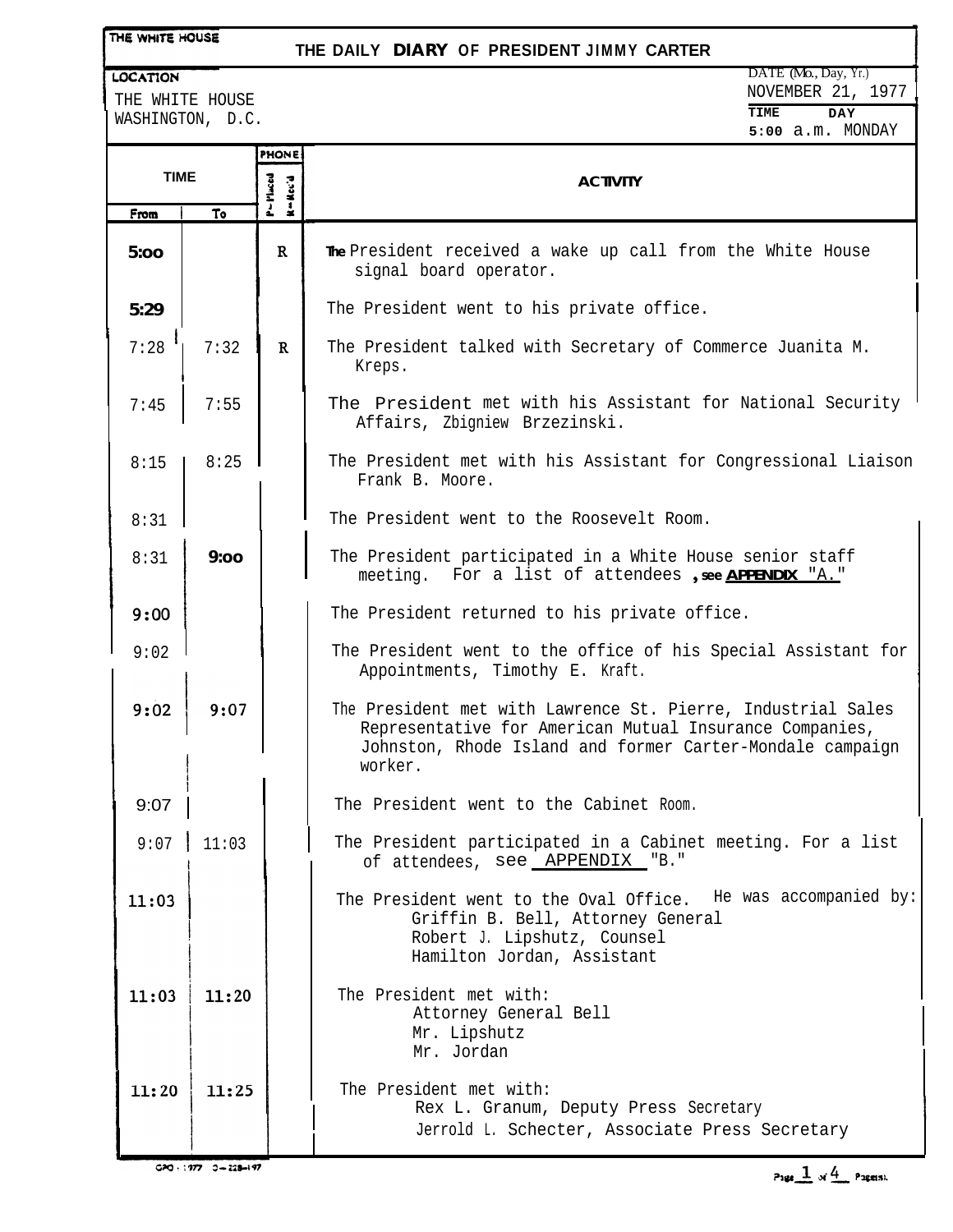### THE WHITE HOUSE

## **THE DAILY DIARY** OF **PRESIDENT** JIMMY CARTER

THE WHITE HOUSE WASHINGTON, D.C.

| <b>OCATION</b>                                                                                                                                                                                                                  | DATE $(Mo, Dav, Yr.)$ |
|---------------------------------------------------------------------------------------------------------------------------------------------------------------------------------------------------------------------------------|-----------------------|
| THE WHITE HOUSE                                                                                                                                                                                                                 | NOVEMBER 21, 1977     |
| WASHINGTON, D.C.                                                                                                                                                                                                                | TIME<br>DAY           |
| $\sim$ . The contract of the contract of the contract of the contract of the contract of the contract of the contract of the contract of the contract of the contract of the contract of the contract of the contract of the co | $11:29$ a.m. MONDAY   |

|                         |                         | <b>PHONE</b>                   |                                                                                                                                                                                                                           |
|-------------------------|-------------------------|--------------------------------|---------------------------------------------------------------------------------------------------------------------------------------------------------------------------------------------------------------------------|
| <b>TIME</b>             |                         | P=Placed<br>$k = \text{Rec}'d$ | <b>ACTIVITY</b>                                                                                                                                                                                                           |
| From                    | T <sub>o</sub>          |                                |                                                                                                                                                                                                                           |
| 11:29                   | 11:39                   | $\mathbf{R}$                   | The President talked with Charles H. Kirbo, partner with King<br>and Spalding law firm, Atlanta, Georgia.                                                                                                                 |
| 11:35                   | 11:45                   |                                | The President met with Mr. Granum.                                                                                                                                                                                        |
| 11:55<br>11:55<br>11:55 | 12:10<br>12:10<br>12:10 |                                | The President met with:<br>Senator Charles McC. Mathias (R-Maryland)<br>Senator Paul Sarbanes (D-Maryland)<br>Annie Duitscher, 106 year-old resident of Glen Burnie,<br>Maryland                                          |
| 11:55<br>11:55<br>11:55 | 12:10<br>12:10<br>12:10 |                                | Elmer Duitscher, son<br>Mrs. Elmer (Louise) Duitscher, daughter-in-law<br>Ann E. McDonough, niece                                                                                                                         |
| 11:55                   | 12:10                   |                                | Robert Thomson, Special Assistant for Congressional<br>Liaison                                                                                                                                                            |
| 11:55                   | 12:10                   |                                | Patricia A. DeSouza, Secretary, Office of Congressiona<br>Liaison                                                                                                                                                         |
| 12:05                   | 12:10                   |                                | Walter F. Mondale, Vice President                                                                                                                                                                                         |
| 12:10                   |                         |                                | The President and the Vice President went to the President's<br>private office.                                                                                                                                           |
| 12:10                   | 12:55                   |                                | The President and the Vice President had lunch.                                                                                                                                                                           |
| $1:$ 00                 | 1:30                    |                                | The President met with his Assistant for Intergovernmental<br>Affairs and Secretary to the Cabinet, Jack H. Watson, Jr.                                                                                                   |
| 1:30                    | 1:47                    |                                | The President met with Acting Director of the Office of<br>Management and Budget (OMB) James T. McIntyre, Jr.                                                                                                             |
| 2:00                    | 2:30                    |                                | The President met with former Director of the OMB Thomas B.<br>"Bert" Lance.                                                                                                                                              |
| 2:30                    |                         |                                | The President returned to the Cabinet Room.                                                                                                                                                                               |
| 2:30                    | 3:13                    |                                | The President participated in a meeting with representatives<br>of environmentalist organizations who support the Presi-<br>dent's proposals on water projects legislation. For a list<br>of attendees, see APPENDIX "C." |
| 3:13                    |                         |                                | The President returned to the Oval Office.                                                                                                                                                                                |
| 3:14                    | 3:30                    |                                | The President met with Mr. Brzezinski.                                                                                                                                                                                    |
| 3:14                    | 3:20                    | $\mathbb{R}$                   | The President talked with Prime Minister of Israel Menachem<br>Begin.                                                                                                                                                     |

 $G$ PO $\frac{1}{2}$ <del>TTT</del> $\frac{1}{2}$  $\frac{1}{n}$  $\frac{1}{2}$  $\frac{1}{n}$  $\frac{1}{2}$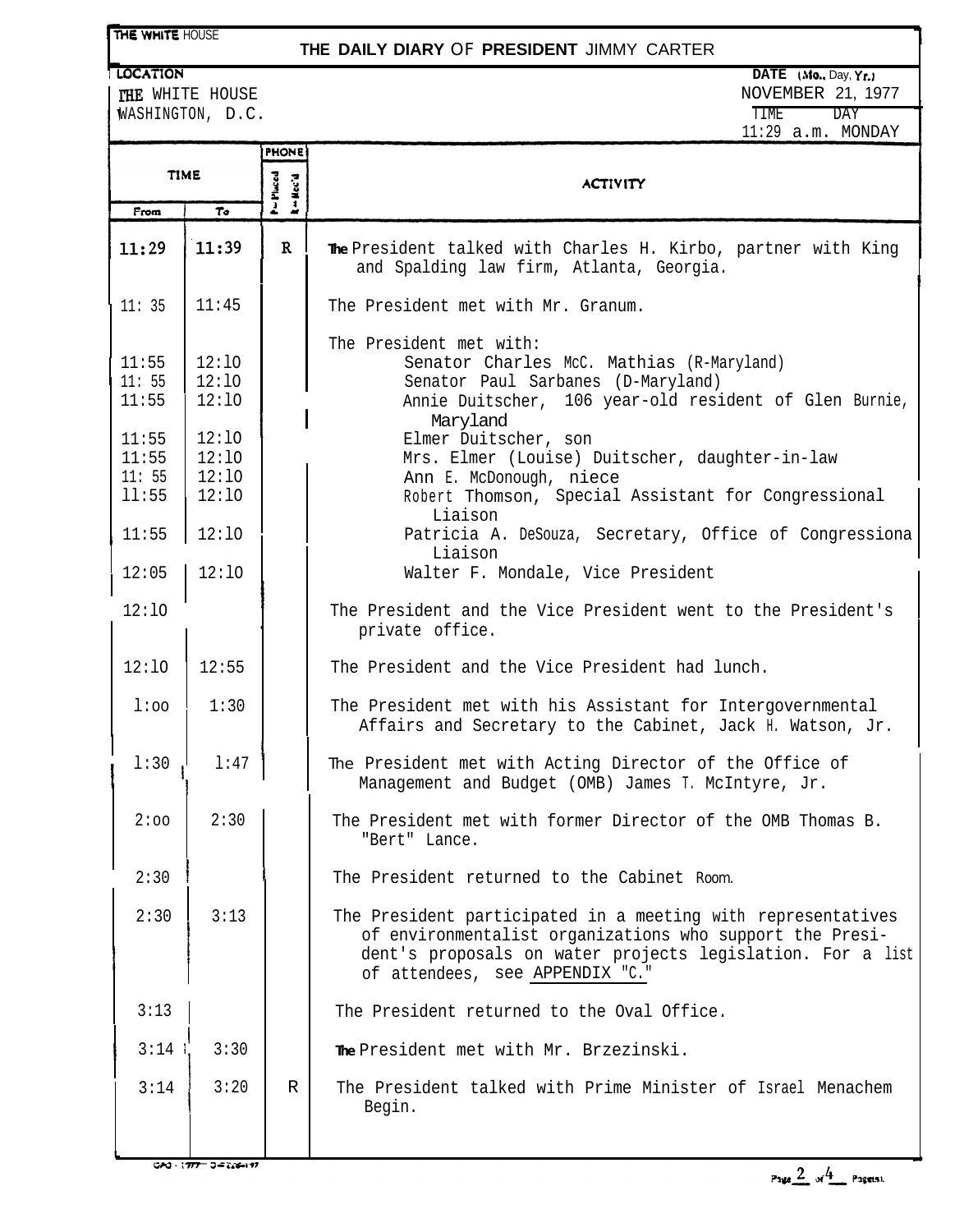## **THE WHITE HOUSE**

# THE **DAILY WARY OF QRES1DEhiT** JIMMY CARTER

WASHINGTON, D **O** Ce

|             |      | <b>PHONE</b>                 |                      |                                                                                                                                                                                                                                     |
|-------------|------|------------------------------|----------------------|-------------------------------------------------------------------------------------------------------------------------------------------------------------------------------------------------------------------------------------|
| <b>TIME</b> |      | $P = P$ laced<br>Kec'd       | <b>ACTIVITY</b>      |                                                                                                                                                                                                                                     |
|             | From | $\overline{\mathsf{r}}\circ$ | $\overline{\bullet}$ |                                                                                                                                                                                                                                     |
|             | 3:31 | 3:34                         |                      | The President met with:<br>Yvon Bourges, Minister of Defense of the French<br>Republic<br>Francois de Laboulaye, Ambassador-designate of the<br>French Republic to the U.S.<br>Harold Brown, Secretary of Defense<br>Mr. Brzezinski |
|             | 3:53 | 3:59                         | $\mathbf{R}$         | The President talked with the First Lady.                                                                                                                                                                                           |
|             | 4:14 |                              | $\mathbf{P}$         | The President telephoned Attorney General Bell. The call was<br>not completed.                                                                                                                                                      |
|             | 4:50 | 5:20                         |                      | The President met with his Press Secretary, Joseph L. "Jody"<br>Powell.                                                                                                                                                             |
|             | 5:35 |                              |                      | The President returned to the second floor Residence.                                                                                                                                                                               |
|             | 6:03 | 6:05                         | $\mathbf{P}$         | The President talked with Mr. Powell.                                                                                                                                                                                               |
|             | 6:12 | 6:13                         | $\mathbf{P}$         | The President talked with his Assistant for Domestic Affairs<br>and Policy, Stuart E. Eizenstat.                                                                                                                                    |
|             | 6:13 | 6:14                         | P                    | The President talked with Mr. Moore.                                                                                                                                                                                                |
|             | 6:15 | 6:17                         | P                    | The President talked with Mr. Lipshutz.                                                                                                                                                                                             |
|             | 6:17 | 6218                         | P                    | The President talked with Mr. Brzezinski.                                                                                                                                                                                           |
|             | 6:20 | 6:21                         | $\, {\bf P}$         | The President talked with Mr. Jordan.                                                                                                                                                                                               |
|             | 6:21 |                              | Ρ                    | The call was not<br>The President telephoned Mr. Watson.<br>completed.                                                                                                                                                              |
|             | 6:22 |                              | P                    | The President telephoned his Assistant, Margaret "Midge"<br>Costanza.<br>The call was not completed.                                                                                                                                |
|             | 6:37 | 6:40                         | R                    | The President talked with Ms. Costanza.                                                                                                                                                                                             |
|             | 6:43 | 6:45                         | R                    | The President talked with Mr. Watson.                                                                                                                                                                                               |
|             | 7:38 | 7:39                         | R                    | The President talked with his son, Jeff,                                                                                                                                                                                            |
|             | 7:45 |                              |                      | The President had dinner with:<br>The First Lady<br>Amy Carter<br>Jeff Carter                                                                                                                                                       |

 $GPO: 1977 - 3 - 228 - 197$ 

Page  $\frac{3}{4}$  of  $\frac{4}{4}$  Pages).